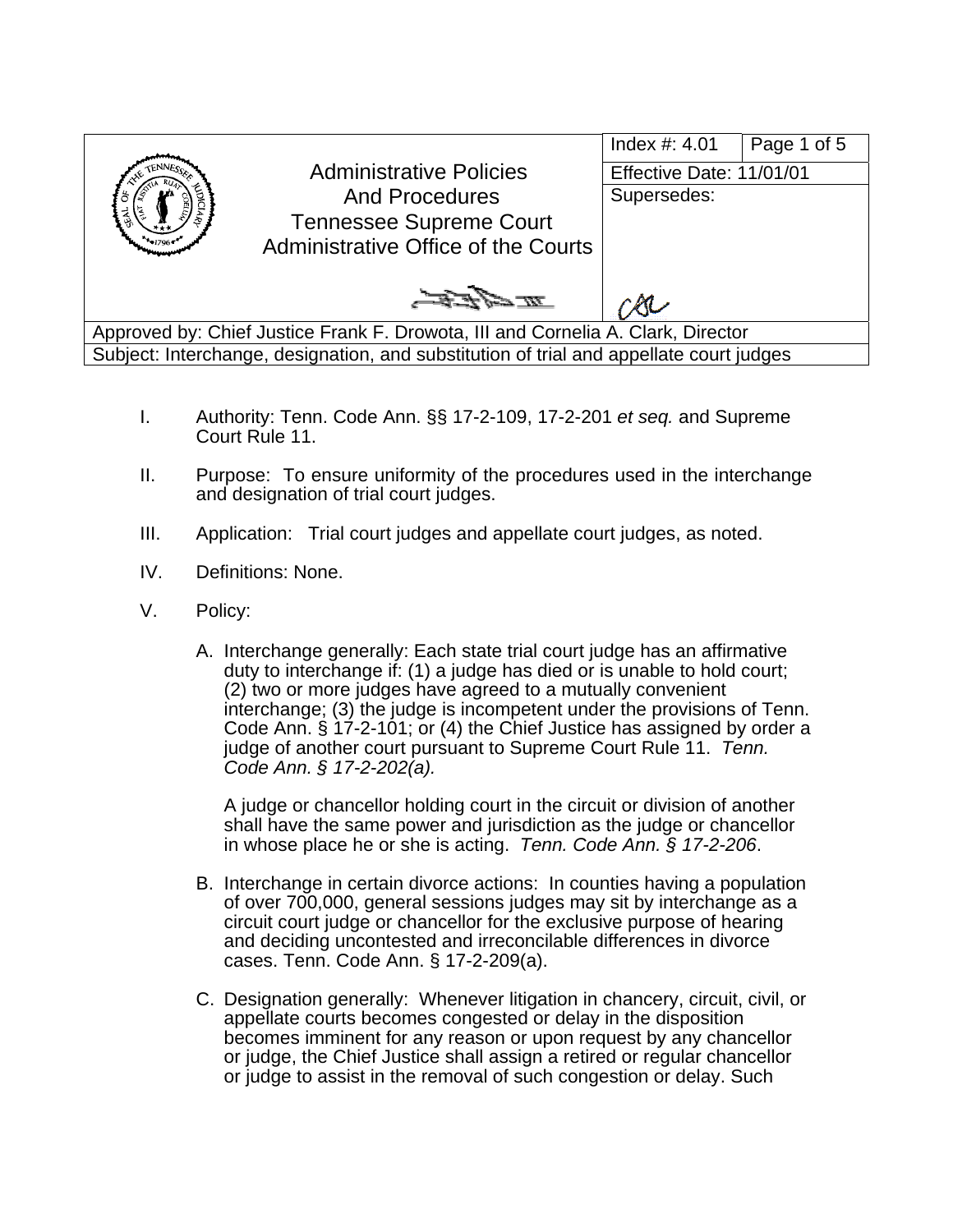| Subject: Interchange, designation, and substitution of trial | Index #: 4.01   Page 2 of 5 |  |
|--------------------------------------------------------------|-----------------------------|--|
| and appellate court judges                                   |                             |  |

assignment shall not materially interfere with the performance of the assigned judge's official duties.

Any judge has the discretion to request another judge to assist in the removal of congestion or delay if the original judge becomes aware of the need for such assistance before the Chief Justice makes the assignment. In such situations, both the requesting judge and the assigned judge may hear, try and dispose of cases in such court at the same time, both signing their respective minutes. *Tenn. Code Ann. § 17-2-109.*

- D. Duties of Presiding Judges: To reduce delays, correct caseload imbalances, and to promote the orderly and efficient administration of justice, the presiding judge may assign cases to judges and chancellors within his or her district. If the presiding judge is unable to correct an imbalance or reduce docket delays utilizing the available judges within the district, it is his or her affirmative duty to contact other presiding judges and request assistance or contact the Administrative Office of the Courts for assistance pursuant to *Tenn. Code Ann. § 16- 3-502(3). Tenn. Code Ann. § 16-2-509(d) and (e).*
- E. Designation and Use of Referees/Appointed Officers of the Judicial System: In addition to the statutory provisions governing the referee and clerk and master positions, the referee or clerk and master can be used as a lawyer substitute judge in accordance with Tenn. Code Ann. §§17-2-118(f) and 17-2-122(b). Such appointed judicial officers shall serve as a special judge only in matters related to their duties as judicial officers. Designation of referees or clerks and masters by the Chief Justice is not required in such cases.

In counties with a metropolitan form of government and a population over 500,000, the circuit court judges may appoint a full-time master to serve as a judicial officer in the absence of one of the judges. *Tenn. Code Ann. § 17-2-123.*

- F. Immunity for Judges: Any judge or lawyer specially appointed pursuant to Tenn. Code Ann. § 17-2-109 or Tenn. Code Ann. § 16-15- 209 or by interchange shall have the same immunity as the judge for whom the judge or lawyer is sitting. The county where the special judge or lawyer is sitting shall be required to provide the defense. *Tenn. Code Ann. § 16-1-114.*
- G. Expenses: The expenses of the chancellor, judge or appellate judge who serves as assigned by the Chief Justice under Tenn. Code Ann. §§ 17-2-109 or 17-2-110, or the retired judge designated under Tenn. Code Ann. § 16-3-502(2) shall be certified by the chancellor, judge, appellate or retired judge pursuant to policies and guidelines promulgated by the Supreme Court. Such expenses shall be paid in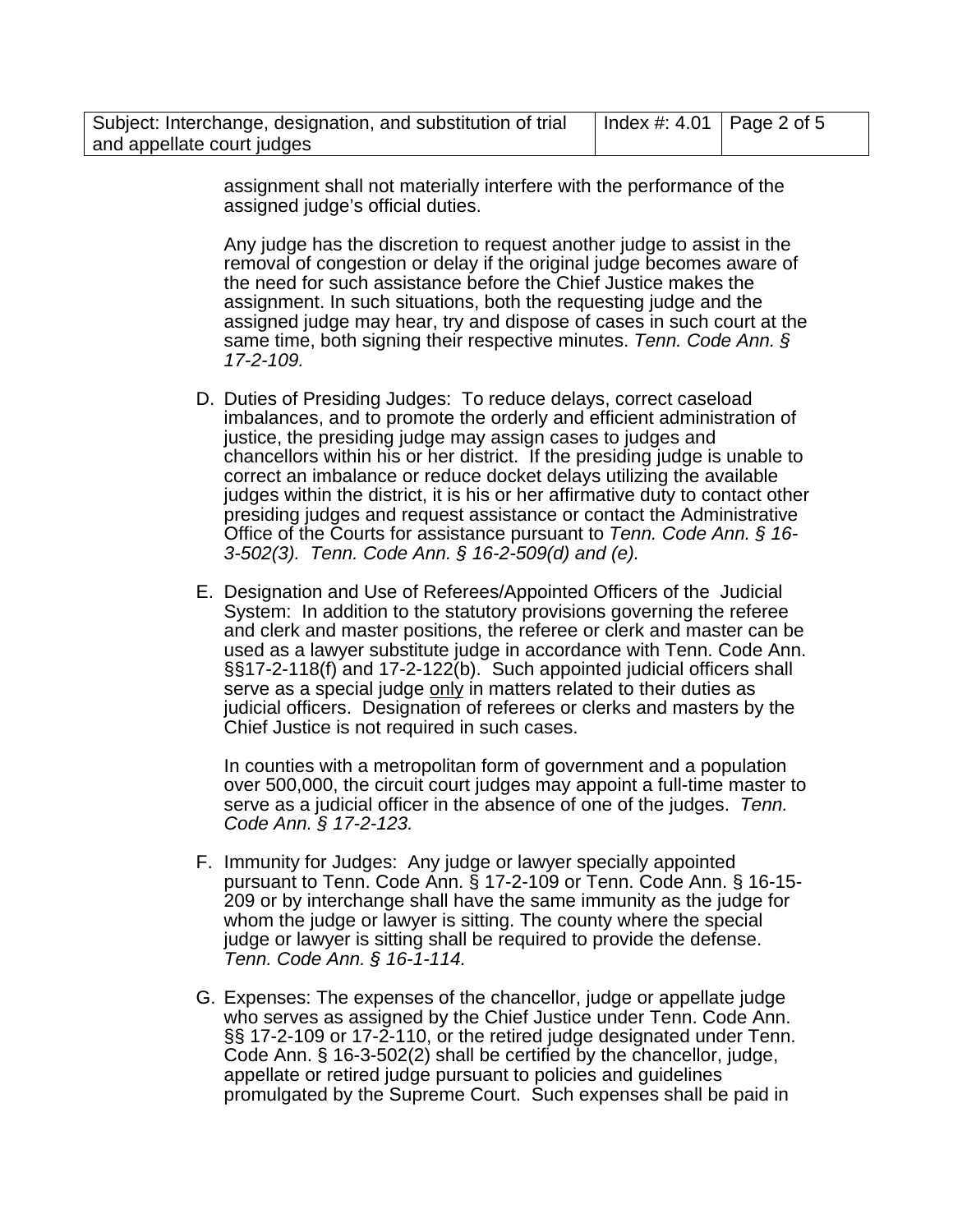| Subject: Interchange, designation, and substitution of trial | Index #: 4.01   Page 3 of 5 |  |
|--------------------------------------------------------------|-----------------------------|--|
| and appellate court judges                                   |                             |  |

addition to the regular salary of the judge. *Tenn. Code Ann. § 17-2- 111.* 

- H. Oaths: Every special judge, before entering on the duties of the judge's appointment, shall take an oath before the clerk of the court and file such oath with the clerk. *Tenn. Code Ann. § 17-2-120.*
- VI. Procedures: Where a judge of a trial court of record is incompetent to try any case pending before that judge, as provided in Tenn. Code Ann. § 17- 2-202, or the judge of a trial court of record fails to attend or is unable to hold court, as provided in Tenn. Code Ann. § 17-2-118, the following procedure shall be followed, in the sequence designated, for the selection of a substitute judge:
	- A. The judge shall seek interchange in accordance with Tenn. Code Ann. § 17-2-201 *et seq.*
	- B. The judge shall apply to the presiding judge of the judicial district to effect an interchange with a judge of that judicial district in accordance with Tenn. Code Ann. § 16-2-509(d).
	- C. The presiding judge of the judicial district shall effect an interchange with a judge from another judicial district in accordance with Tenn. Code Ann. § 16-2-509(e).
	- D. The presiding judge shall request from the director of the Administrative Office of the Courts the designation of a judge by the Chief Justice, in accordance with Tenn. Code Ann. §§ 16-3-502(3)(A) and 17-2-110.
	- E. If a judge is disqualified by reason of a conflict of interest or other circumstance where the judge's impartiality in choosing another judge to sit as special judge could be questioned, the judge should apply to the Administrative Office of the Courts for assistance in finding a judge to sit by interchange or designation. See Supreme Court Rule 10, Canon 3(E) regarding disqualification.
	- F. The Administrative Office of the Courts, absent special circumstances, cannot secure a replacement when the regular judge's absence results from:
		- 1. attendance at a conference, educational seminar or speaking engagement;
		- 2. attendance at an annually scheduled state or local bar association meeting;
		- 3. scheduled vacation; or
		- 4. regularly scheduled administrative days or weeks in which the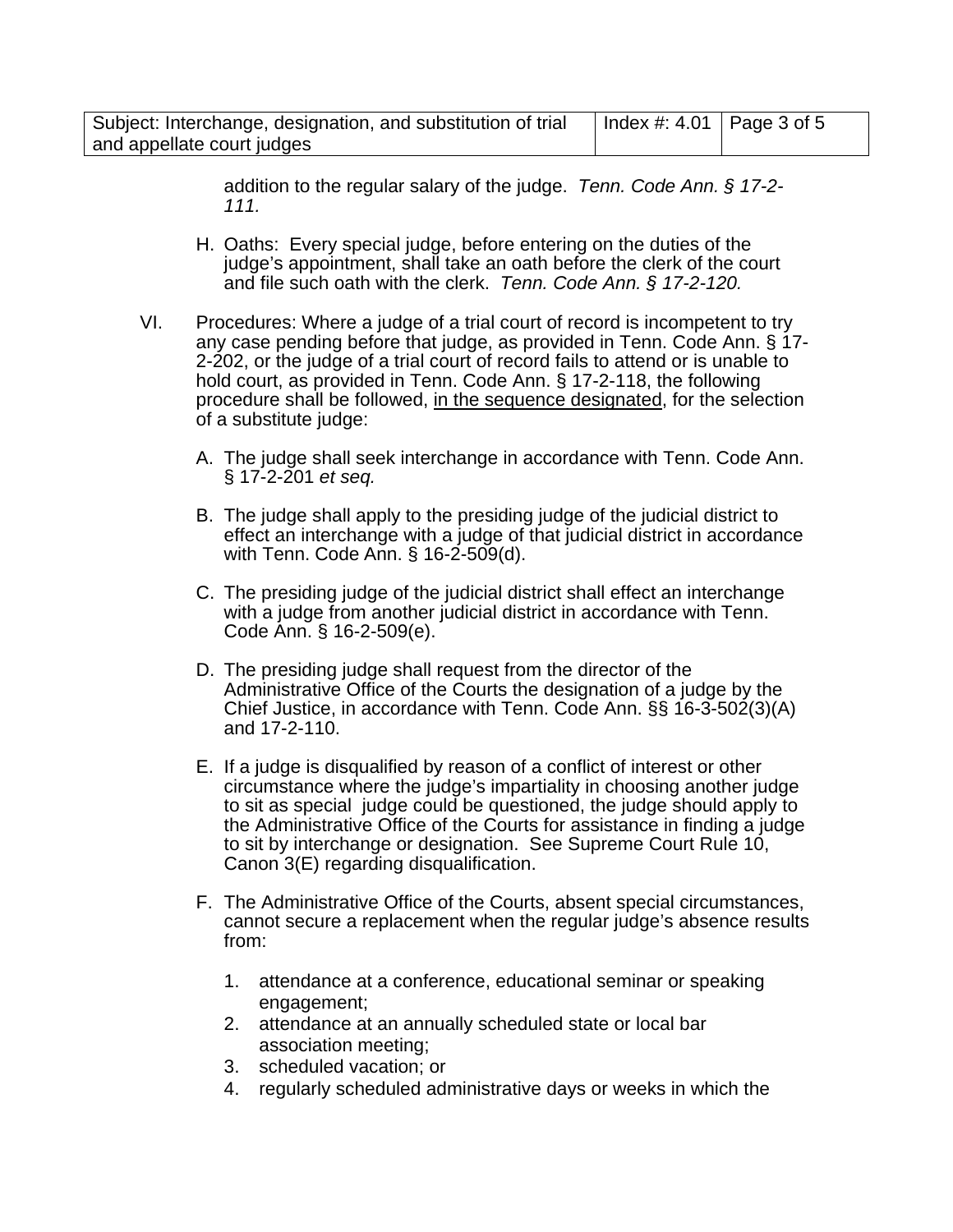| Subject: Interchange, designation, and substitution of trial | Index #: 4.01   Page 4 of 5 |  |
|--------------------------------------------------------------|-----------------------------|--|
| and appellate court judges                                   |                             |  |

judge rotates off the bench to handle administrative matters.

- VII. Alternate Procedure: Lawyer as Substitute Judge: Only if the procedures set forth above fail to provide a judge to preside over the docket or case will a judge appoint a lawyer to preside as a substitute judge pursuant to *Tenn. Code Ann. § 17-2-118*. Appointments pursuant to this section will conform to the following requirements:
	- A. An attorney who is appointed substitute judge must possess all the qualifications of a judge, including the age and residency requirements, and the attorney must be in good standing under the rules of the Supreme Court. The substitute judge shall be subject to the applicable provisions of the Code of Judicial Conduct, including Canon 8.
	- B. The substitute judge shall take an oath of office as provided in Tenn. Code Ann. § 17-2-120, and the substitute judge shall certify compliance with this rule by affixing his or her signature to the substitute judge consent form.
	- C. The authority of a substitute judge to fix fees pursuant to Tenn. Code Ann. § 17-2-118 is limited to cases in which the exact amount of the fee is set by statute.
	- D. The substitute judge must ensure that all litigants who are present at the beginning of each proceeding give their consent to the use of a substitute judge in their case. All litigants who are present at the beginning of the proceedings in a case and the attorneys of record for all parties who consent to the service of the substitute judge must complete Part B of the substitute judge consent form. Without such consent, the substitute judge shall not preside on that case. Part C of the substitute judge consent form must be completed by the substitute judge in each case on which that judge presides.
	- E. The incompetent or absent judge must complete Part A of the substitute judge consent form. The judge must specify the reason for his or her incompetence or absence. If the judge cites absence for a cause other than a reason listed in Tenn. Code Ann. § 17-2-118(a), the specific reason for the absence must be set forth on the form.
	- F. The clerk of the court shall certify that the appointment was made and that the substitute judge took the statutory oath of office and that the oath of office was filed in the clerk's office. The certification shall be made on Part D of the substitute judge consent form.
	- G. At the end of each month, all substitute judge consent forms will be transmitted by the presiding judge of the judicial district to the Administrative Office of the Courts where they will be available for